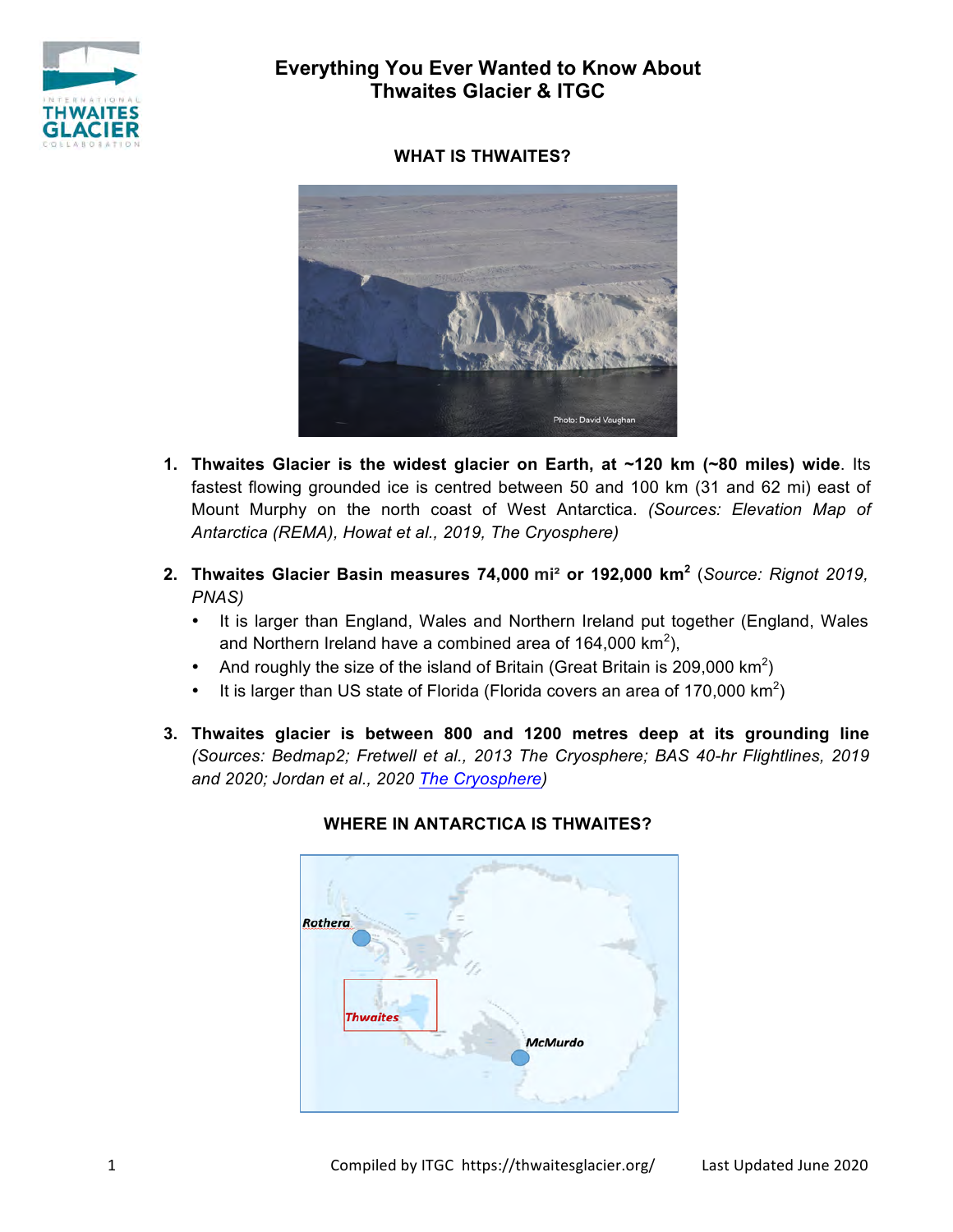

- **4. Thwaites Glacier is part of the West Antarctic Ice Sheet (WAIS).** The area of WAIS is approximately 3,435,000 km<sup>2</sup>.
- **5. Thwaites Glacier is roughly equidistant between the UK's Rothera Research Station and US McMurdo Research Station.** The Thwaites region of West Antarctica is due south of the western US, 7000 miles away. *(Source: Google Earth; Rothera to mid-grounding line of Thwaites Glacier = 1588 km; McMurdo to mid-grounding line of Thwaites Glacier = 2050 km)*



### **THWAITES CONTRIBUTION TO SEA LEVEL RISE**

- **6. If Thwaites Glacier was to collapse entirely, global sea levels would increase by 65 cm (25 in).** *(Source: Bedmachine, https://www.nature.com/articles/s41561-019-0510- 8#Sec7, gives total volume 483,000 km<sup>3</sup> ; volume above flotation 258,000 km<sup>3</sup> , and sea level equivalent, 65 cm.)*
- **7.** T**hwaites Glacier ice loss currently contributes around 4% of all global sea-level rise** (assuming 3.5 mm annual sea-level rise) and has the potential to contribute significantly more. *(Source: Bedmachine [see reference above])*
- **8. If Thwaites Glacier continues to accelerate, retreat, and widen at rates consistent with recent changes,** it could contribute several cm to sea-level rise by the end of the century. Collapse of the glacier would require a few centuries. *(Calculation: 100-km wide front, ~1000 meters thick, 5km/yr, 50 years = ~7 cm)*

## **ICE LOSS FROM THWAITES IS SIGNIFICANT AND INCREASING**

2 Compiled by ITGC https://thwaitesglacier.org/ Last Updated June 2020 **9. Annually Thwaites is losing about 50 billion tons of ice more than it is receiving in snowfall.** *(Source and calculation: https://data1.geo.tu-dresden.de/ais\_gmb/ Over the 14 year period of 2002–2016, basin AIS21, which is slightly larger than Thwaites Glacier alone, has lost 748 Gt, equating to 2.07 mm of global sea level compared to a current*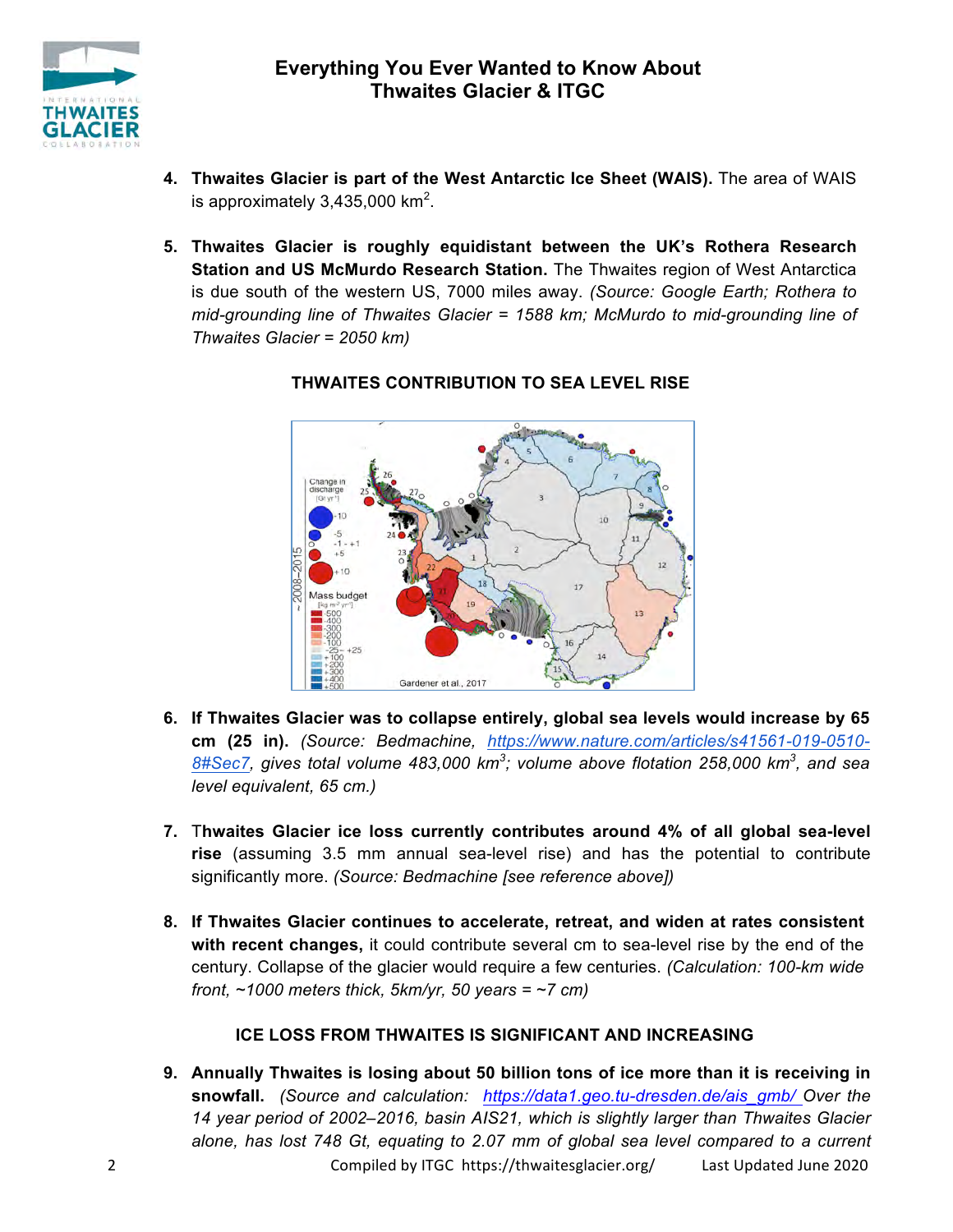

# **Everything You Ever Wanted to Know About Thwaites Glacier & ITGC**

*rate of global sea level rise of 3.2 mma-1=4.6%. 50 billion tonnes assumes 4% of 3.5 mm annual sea-level rise.)*

- **10. Since 2000, the glacier has had a net loss of more than 1000 billion tons of ice.** (*Source and calculation:) https://data1.geo.tu-dresden.de/ais\_gmb/ Over the period 2002–2016 (14 years) basin AIS21, which is slightly larger than Thwaites Glacier alone, has lost a total of 748 Gt. Assuming the last 4 years loss at the same rate gives a total of 1068 Gt.)*
- **11. The amount of ice loss has doubled over the last 30 years** by Thwaites and its neighbouring glaciers.



### **THWAITES IS UNDERGOING CHANGE**

*Ref: Haran et al., 2014, NSIDC; McMilan et al., 2014, Geophysical. Rec. Letters; Harig et al., 2015, Earth Planet. Sci. Letters; Scambos et al; 2017, Global & Planetary Change.* 

- **12. Observations show unequivocally that the Thwaites Glacier ice-ocean system is undergoing the largest changes of any ice-ocean system in Antarctica.** *(Sources: Mouginot et al., 2014, Geophysical Res. Letters; Paolo et al., 2015 Science; Scambos et al. 2017, Global & Planetary Change.)*
- **13. Ice surface speeds exceed 2 kms annually (1.2 miles annually) near its grounding line** *(Sources: Mouginot et al., 2019, Geophys. Res. Letters, Gardner et al., 2018, The Cryosphere (using Landsat))*
- **14. NASA discovered an underwater cavity underneath the glacier, with an area two-**